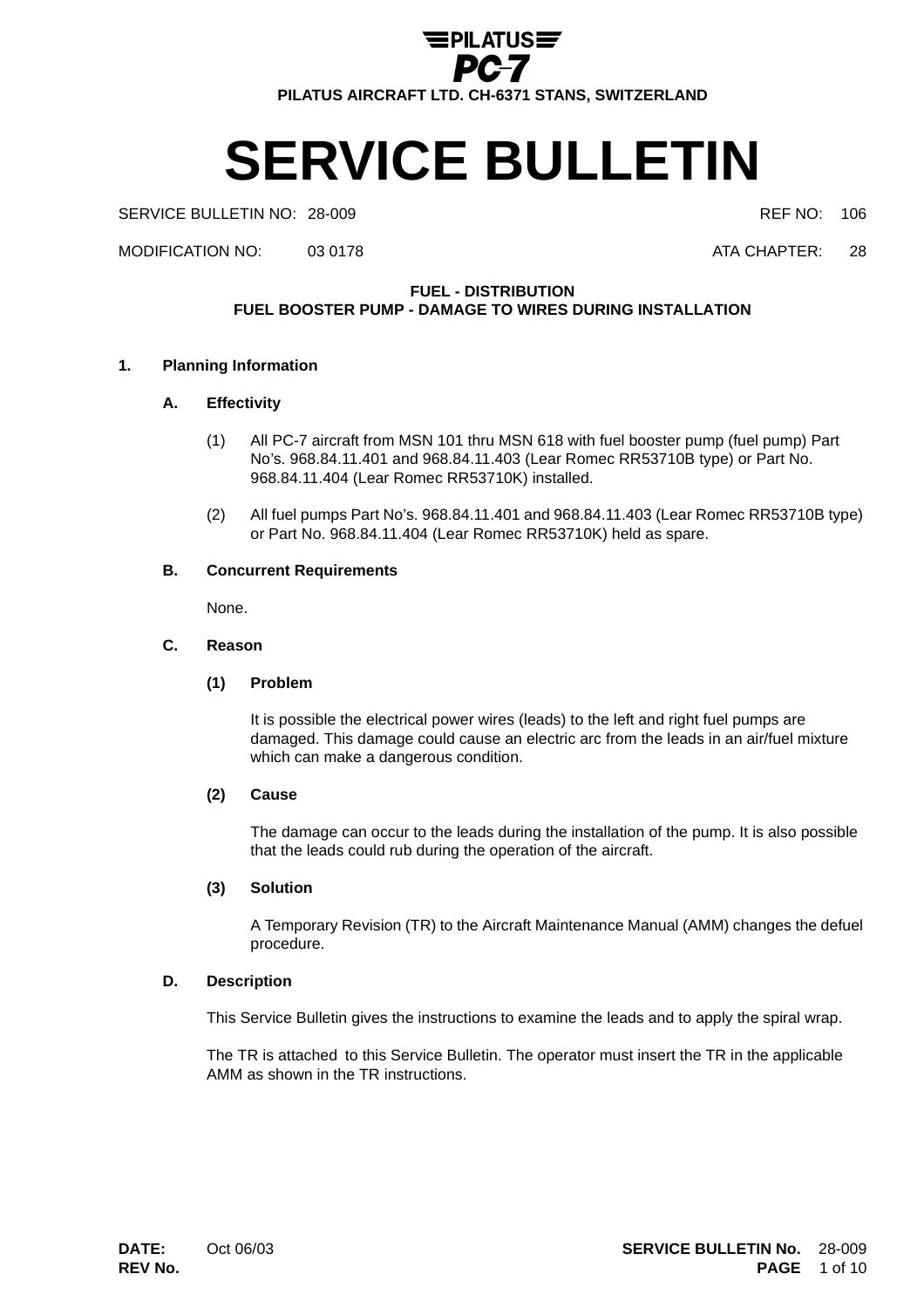

# **E. Compliance**

# Mandatory.

Immediately on receipt of this Service Bulletin and before the next maintenance procedure, insert the TR in the applicable AMM.

Within the next 50 hours time-in-service (TIS) or three calendar months after the effective date of this Service Bulletin (whichever is the sooner), obey the instructions given in Sect 3, Paras A thru E of this Service Bulletin.

# **F. Approval**

The technical aspects of this Service Bulletin have been approved by the Federal Office for Civil Aviation (FOCA) of Switzerland as an Airworthiness Directive.

PILATUS advises Operators/Owners to check with their local Airworthiness Authorities for any changes, local regulations or sanctions that may affect the embodiment of this Service Bulletin.

## **G. Manpower**

| <b>TOTAL MAN-HOURS</b>      | 4.5   |
|-----------------------------|-------|
| Fuel Pumps - Installation   | 2.0   |
| Installation of Spiral Wrap | 1.0   |
| Fuel Pumps - Removal        | 1.5   |
|                             | Total |

**NOTE:** Man-hours figures do not include the time required to cure sealants and adhesives.

# **H. Weight and Balance**

## **(1) Weight Change**

Not affected.

# **(2) Moment Change**

Not affected.

# **I. Electrical Load Data**

Not changed.

# **J. Software**

Not changed.

## **K. References**

AMM, 12-11-28, 28-00-00 and 28-20-03, Temporary Revision (TR) 12-01.

FAA Advisory Circular (AC) 43.13-1B Paragraph 11-97. Wiring replacement.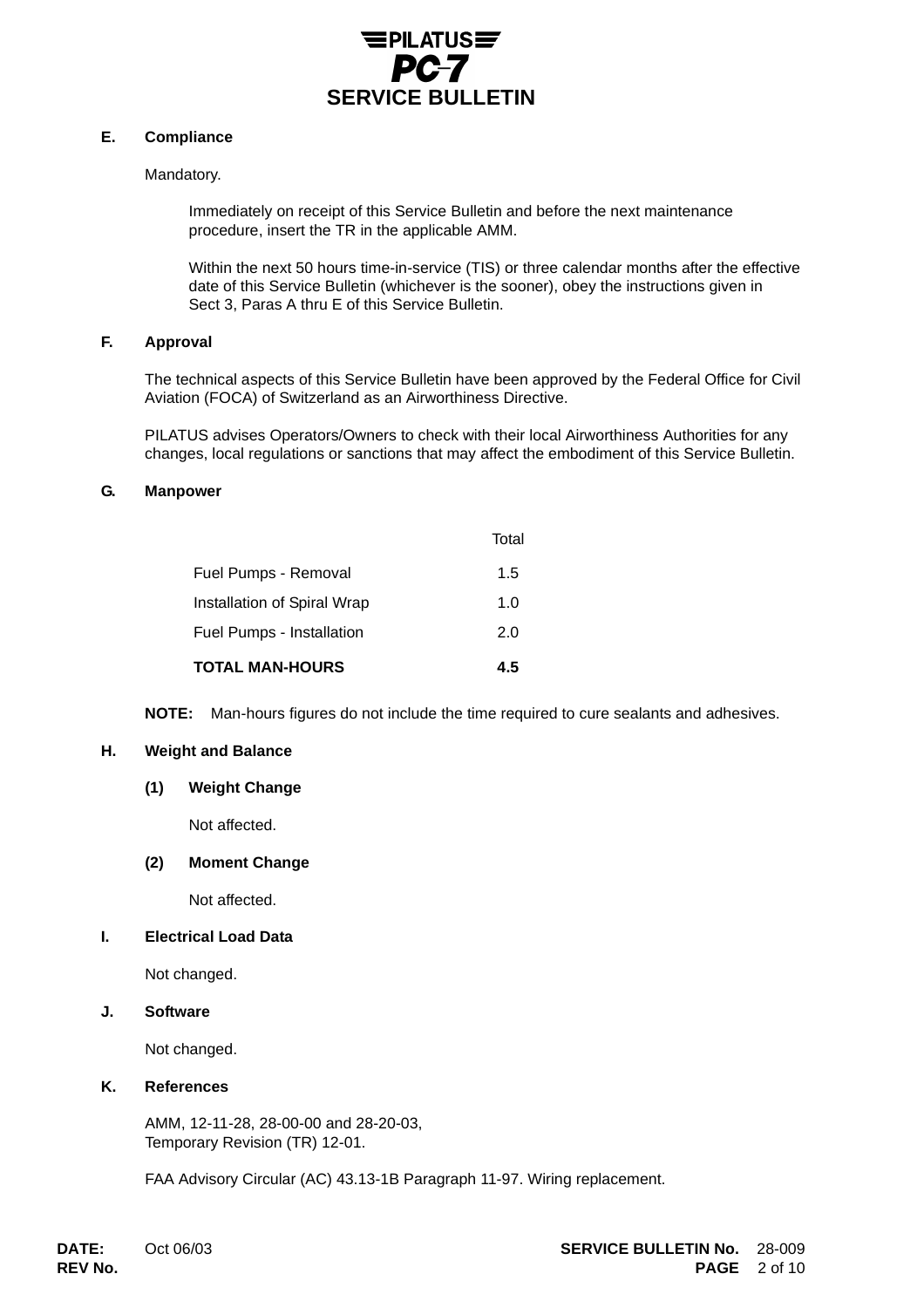

# **L. Publications Affected**

AMM, 28-20-03.

# **M. Interchangeability of Parts**

Pre and Post Service Bulletin 28-009 fuel pumps are not interchangeable.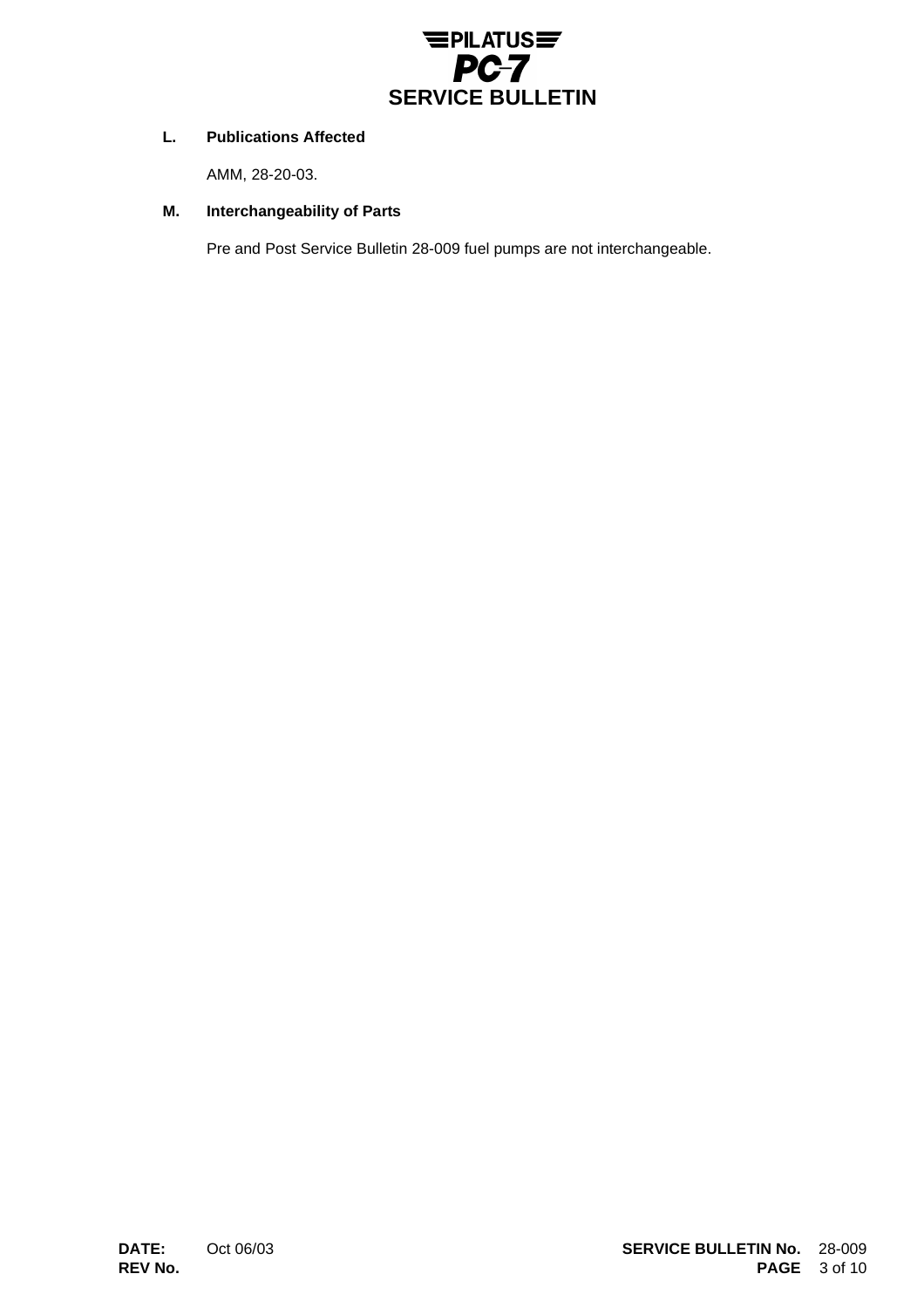

# **2. Material Information**

# **A. Material - Price and Availability**

Operators should send orders for Service Bulletin modification kits, to:

PILATUS AIRCRAFT LTD, CUSTOMER LIAISON MANAGER, CH 6371 STANS, Tel: +41 41 619 65 09 SWITZERLAND Fax: +41 41 619 61 70

| <b>Modification Kit Number</b> | Price                 | Availability          |  |  |
|--------------------------------|-----------------------|-----------------------|--|--|
| 500.50.07.004                  | Contact address above | Contact address above |  |  |

# **B. Material Necessary for Each Aircraft**

## **(1) Material to be Procured**

Modification Kit No. 500.50.07.004 consists these parts:

| New Part No.  | Description               | Old Part No.  | Qty        | Disp. Code | Fig | Item |
|---------------|---------------------------|---------------|------------|------------|-----|------|
| 115.55.07.008 | Gasket                    | 115.55.07.008 | 2          | D          | N/A | N/A  |
| 917.96.91.102 | 1/8 in. Spiral Wrap, PTFE | N/A           | 2800<br>mm | N/A        | 1   | 1    |
| 917.96.91.101 | 1/4 in. Spiral Wrap, PTFE | N/A           | 1400<br>mm | N/A        | 1   | 2    |
| 946.91.27.210 | Packing, Preformed        | 946.91.27.210 | 2          | D          | N/A | N/A  |
| 946.91.27.310 | Packing, Preformed        | 946.91.27.310 | 26         | D          | N/A | N/A  |
| 946.91.27.722 | Packing, Preformed        | 946.91.27.722 | 2          | D          | N/A | N/A  |

Disposition Codes: D - Discard / R - Return to Pilatus

The quantity of items supplied in the Modification Kit is sufficient for the left and the right fuel pump procedures.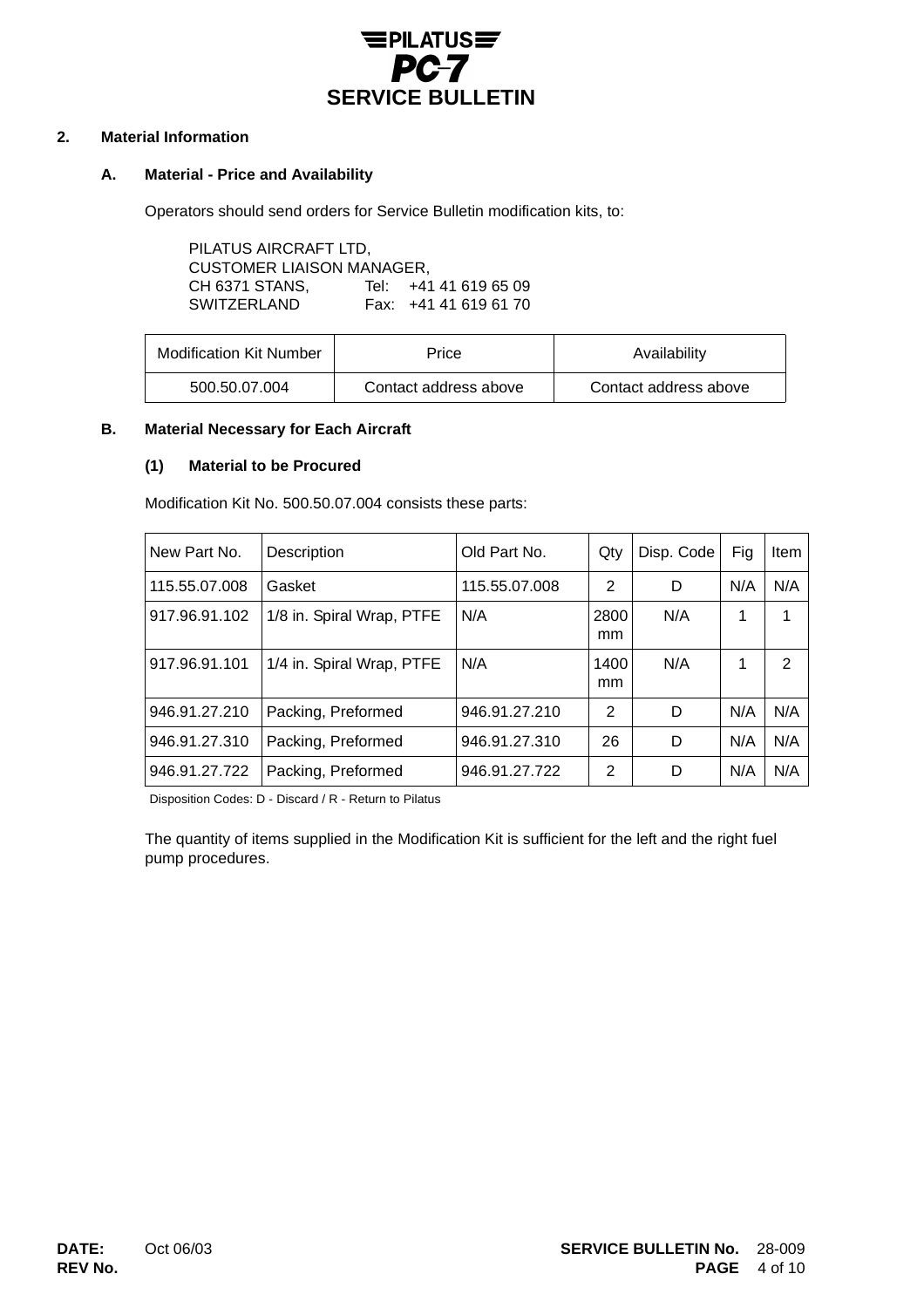

# **C. Material Necessary for Each Spare**

# **(1) Material to be Procured**

| New Part No. | Description                               | Old Part No. | Qty        | Disp. Code | Fig | ltem           |
|--------------|-------------------------------------------|--------------|------------|------------|-----|----------------|
|              | 917.96.91.102   1/8 in. Spiral Wrap, PTFE | N/A          | 1400<br>mm | N/A        |     |                |
|              | 917.96.91.101   1/4 in. Spiral Wrap, PTFE | N/A          | 700<br>mm  | N/A        |     | $\overline{2}$ |

Disposition Codes: D - Discard / R - Return to Pilatus

Operators should send orders for Spiral Wrap, to their Authorized Pilatus Service Center, or to:

PILATUS AIRCRAFT LTD, CUSTOMER LIAISON MANAGER, CH 6371 STANS, Tel: +41 41 619 65 09 SWITZERLAND Fax: +41 41 619 61 70

# **D. Reidentified Parts**

(1) Reidentify the fuel pump Part No. 968.84.11.401, 968.84.11.403 or 968.84.11.404 when this Service Bulletin is done. Use a stamp or vibropen to put the letter B immediately after the Serial Number on the fuel pump Identification-plate.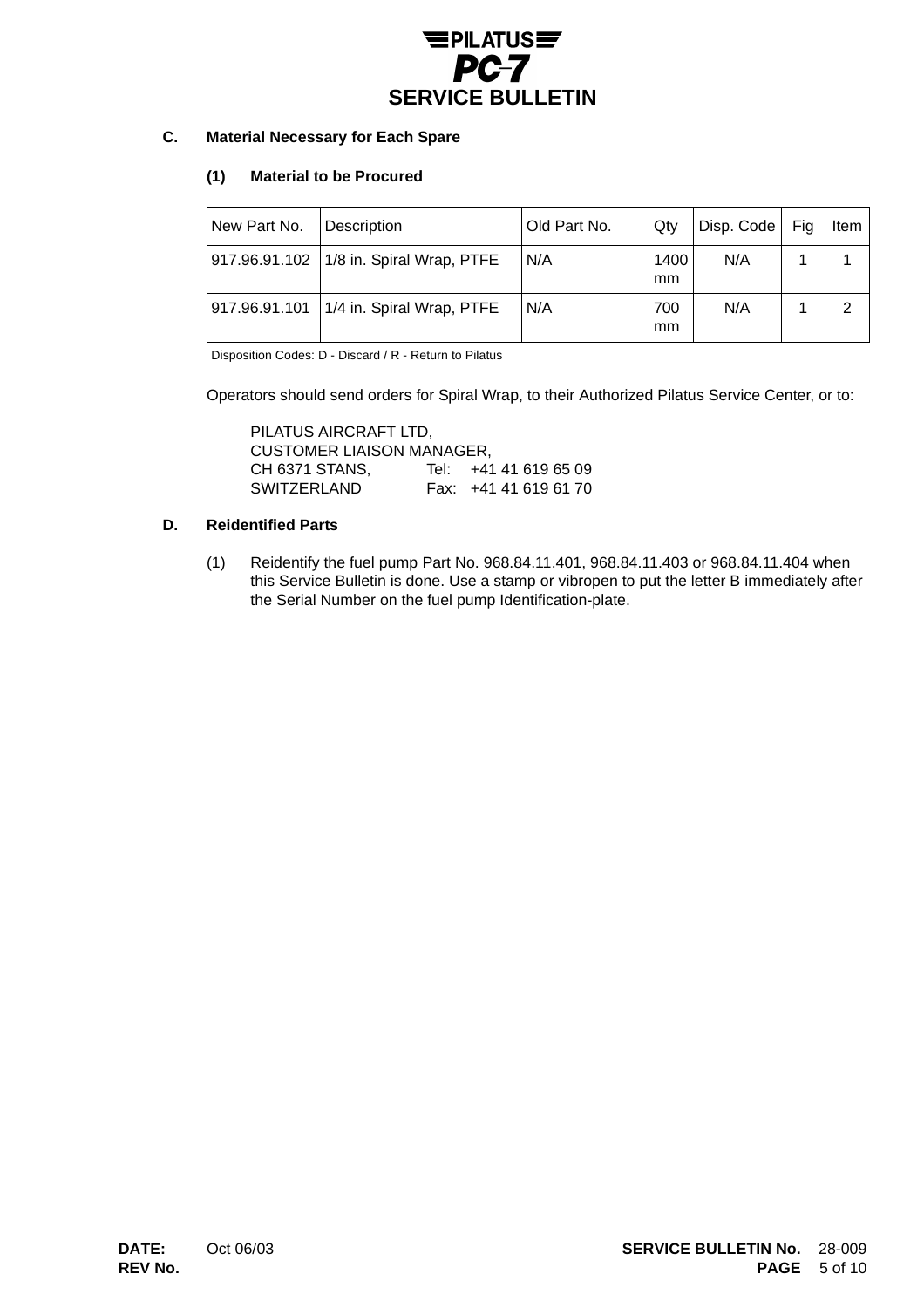

# **E. Fuel Pump Identification and Configuration**

| <b>Description</b>          | Type Part No.   | <b>Serial No. - Suffix</b>                        | <b>Pilatus Part No.</b>              | <b>Remarks</b>                                                                                                                                               |
|-----------------------------|-----------------|---------------------------------------------------|--------------------------------------|--------------------------------------------------------------------------------------------------------------------------------------------------------------|
| <b>Fuel Booster</b><br>Pump | RR53710B        |                                                   | 968.84.11.401                        |                                                                                                                                                              |
| <b>Fuel Booster</b><br>Pump | RR53710B        | R1 and/or R2<br>or<br>Ser. No. B3926 and<br>above | 968.84.11.403                        | -Post Lear Romec SB<br>RR 53710B-20-001<br>(supersedes SB5602)<br>-Post Pil. PC-7 SB 28-002<br>(supersedes Pil. P/N:<br>968.84.11.401                        |
| <b>Fuel Booster</b><br>Pump | RR53710B        | B                                                 | 968.84.11.401<br>or<br>968.84.11.403 | -Post Pil. PC-7 SB 28-009<br>(Retrofit in field)                                                                                                             |
| <b>Fuel Booster</b><br>Pump | <b>RR53710K</b> |                                                   | 968.84.11.404                        |                                                                                                                                                              |
| <b>Fuel Booster</b><br>Pump | <b>RR53710K</b> | A                                                 | 968.84.11.404                        | -Post Lear Romec SB<br>RR 53710K-20-001<br>-Post Pil. PC-7 SB 28-004                                                                                         |
| <b>Fuel Booster</b><br>Pump | <b>RR53710K</b> | B                                                 | 968.84.11.404                        | -Post Pil. PC-7 SB 28-009<br>(Retrofit in field)                                                                                                             |
| <b>Fuel Booster</b><br>Pump | RR53710L        | NO MODIFICATION<br><b>REQUIRED</b>                | 968.84.11.405                        | -Post Lear Romec SB<br>RR 53710K-20-002 and<br>RR 53710K-20-003<br>(Rework of K version - wires<br>at the bottom)<br>(supersedes Pil. P/N:<br>968.84.11.404) |
| <b>Fuel Booster</b><br>Pump | RR53710M        | NO MODIFICATION<br><b>REQUIRED</b>                | 968.84.11.406                        | -Post Lear Romec SB<br>RR 53710B-20-002<br>(Rework of B version - wires<br>at the top<br>(supersedes Pil. P/N:<br>968.84.11.403                              |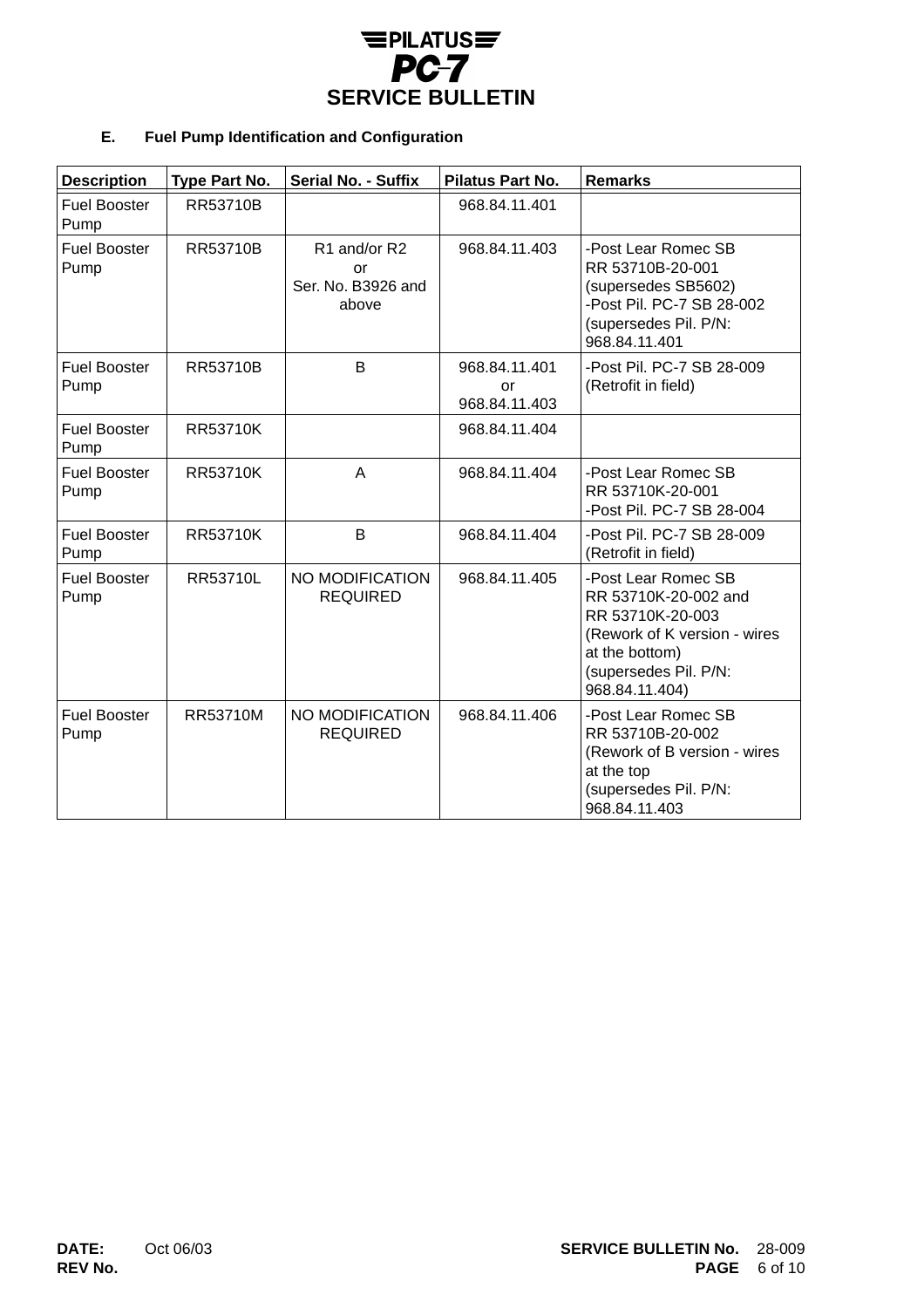

## **3. Accomplishment Instructions - Aircraft**

**WARNING:** BE CAREFUL WHEN YOU DO WORK IN AN AREA WHERE THERE IS POSSIBLY A FUEL AND AIR MIXTURE. FUEL AND AIR MIXTURES ARE EXPLOSIVE.

**WARNING:** DO NOT LET UNWANTED MATERIAL GO INTO THE AIRCRAFT FUEL SYSTEM. CONTAMINATION OF THE FUEL SYSTEM CAN CAUSE DAMAGE AND/OR **CORROSION** 

## **A. Preparation**

- (1) Obey the safety precautions given in AMM, 28-00-00, Page Block 201.
- (2) Defuel the aircraft (Ref. AMM, 12-11-28, Page Block 301 and TR 12-01).
- (3) Remove the left and right fuel pumps (Ref. AMM, 28-20-03, Page Block 201).

## **B. Examination and Modification of the Fuel Pumps**

- (1) Examine the fuel pumps
	- (a) For fuel pumps Part No. 968.84.11.401, 968.84.11.403 or 968.84.11.404. Examine the wires in accordance with FAA Advisory Circular (AC) 43.13-1B, Paragraph 11- 97, Wiring replacement. If defects are found, send the fuel pump for repair to:

PILATUS AIRCRAFT LTD, COMPONENT REPAIRS, (TRAINER AIRCRAFT) MANAGER, CH6371 STANS, Tel: +41 (41) 619 6904 SWITZERLAND, Fax: +41 (41) 619 6294

(2) If there are no defects to the leads, do Step C. to install the lead protection.

# **C. Installation of the Lead Protection (Ref. Fig. 1)**

This procedure is the same for the left and the right fuel pump.

(1) Unwind the fuel-pump lead (the black wire and the white wire) to isolate the wires. Hold the wires in this position.

**CAUTION:** MAKE SURE THAT YOU DO NOT CAUSE DAMAGE TO THE FUEL PUMP WIRES WHEN YOU CUT THE SPIRAL WRAP.

- (2) Install the spiral wrap on each wire:
	- (a) For a wire with no splice. Wind spiral wrap (1) around the full length of the wire. Twist the spiral wrap (1) to make sure there are no gaps and cut the spiral wrap (1).
	- (b) For a wire with a splice. Wind spiral wrap (1) around the wire between the edge of the shrink wrap and the end of the wire. Twist the spiral wrap (1) to make sure there are no gaps and cut the spiral wrap (1). Do this for each side of the splice.
- (3) Release the black wire and the white wire.
- (4) Wind the spiral wrap (2) around the full length of the black wire and the white wire. Twist the spiral wrap (2) to make sure there are no gaps and cut the spiral wrap (2).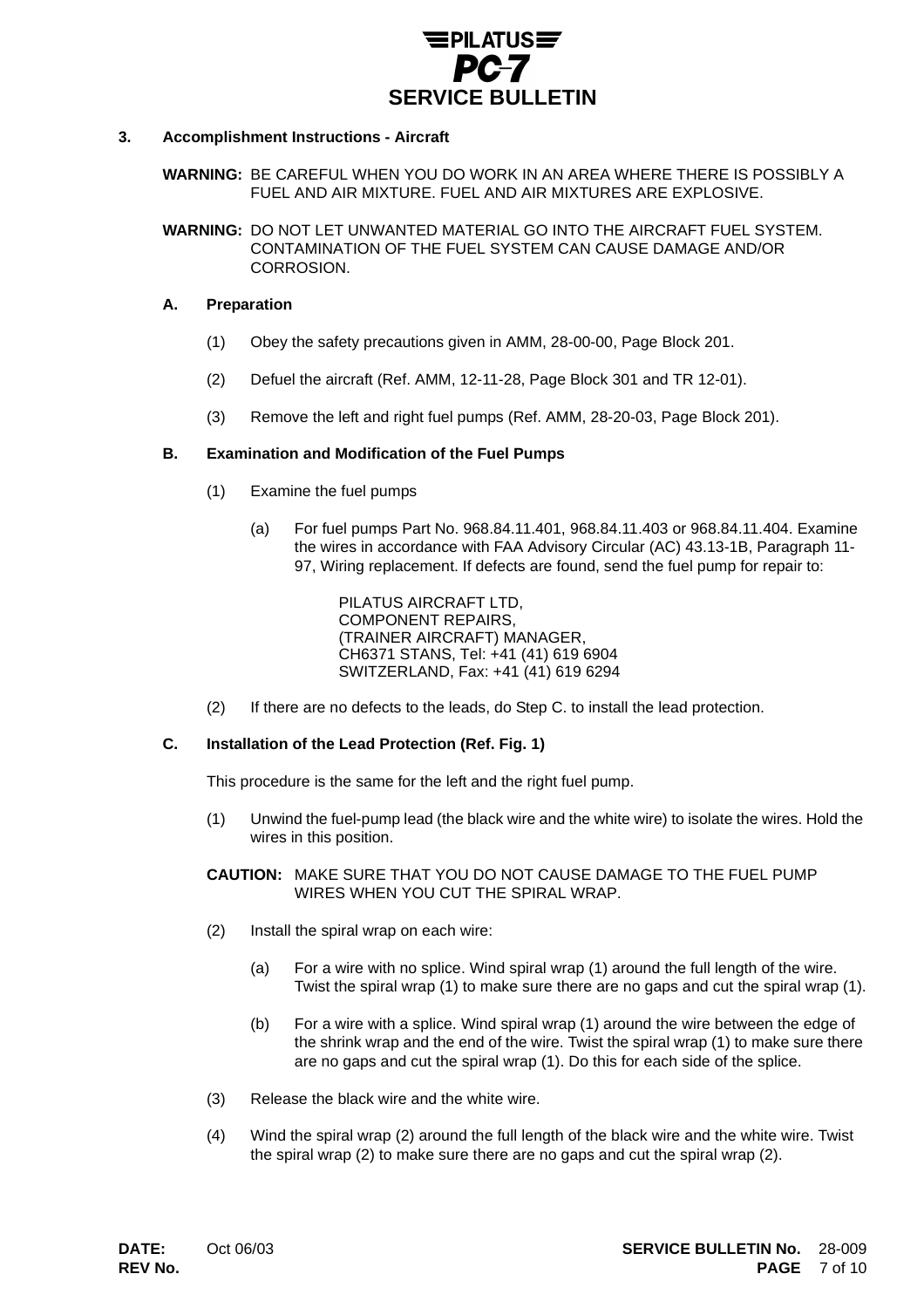

(5) Reidentify the fuel pump Part No. 968.84.11.401, 968.84.11.403 or 968.84.11.404 when this Service Bulletin is done. Use a stamp or vibropen to put the letter B immediately after the Serial Number on the fuel pump Identification plate.

## **D. Close up**

Do not install Pre-Service Bulletin 28-009 fuel pumps Part No. 968.84.11.401, 968.84.11.403 or 968.84.11.404.

- (1) Install the left and right fuel pumps (Ref. AMM, 28-20-03, Page Block 201). Use the revised installation procedure (TR 28-02 attached to this Service Bulletin).
- (2) Make sure the work area is clean and clear of tools and other items.

## **E. Documentation**

(1) Make an entry in the Aircraft Logbook to show this Service Bulletin has been incorporated.

## **4. Accomplishment Instructions - Spares**

## **A. Examination and Modification of the Fuel Pumps (Ref. Fig. 1)**

- (1) Examine the fuel pumps
	- (a) For fuel pumps Part No. 968.84.11.401, 968.84.11.403 or 968.84.11.404. Examine the wires in accordance with FAA Advisory Circular (AC) 43.13-1B, Paragraph 11- 97, Wiring replacement. If defects are found, send the fuel pump for repair to:

PILATUS AIRCRAFT LTD, COMPONENT REPAIRS, (TRAINER AIRCRAFT) MANAGER, CH6371 STANS, Tel: +41 (41) 619 6904 SWITZERLAND, Fax: +41 (41) 619 6294

- (2) If there are no defects to the lead, install the lead protection
	- (a) Unwind the fuel-pump lead (the black wire and the white wire) to isolate the wires. Hold the wires in this position.
- **CAUTION:** MAKE SURE THAT YOU DO NOT CAUSE DAMAGE TO THE FUEL PUMP WIRES WHEN YOU CUT THE SPIRAL WRAP.
- (3) Install the spiral wrap on each wire:
	- (a) For a wire with no splice. Wind spiral wrap (1) around the full length of the wire. Twist the spiral wrap (1) to make sure there are no gaps and cut the spiral wrap (1).
	- (b) For a wire with a splice. Wind spiral wrap (1) around the wire between the edge of the shrink wrap and the end of the wire. Twist the spiral wrap (1) to make sure there are no gaps and cut the spiral wrap (1). Do this for each side of the splice.
- (4) Release the black wire and the white wire.
- (5) Wind the spiral wrap (2) around the full length of the black wire and the white wire. Twist the spiral wrap (2) to make sure there are no gaps and cut the spiral wrap (2).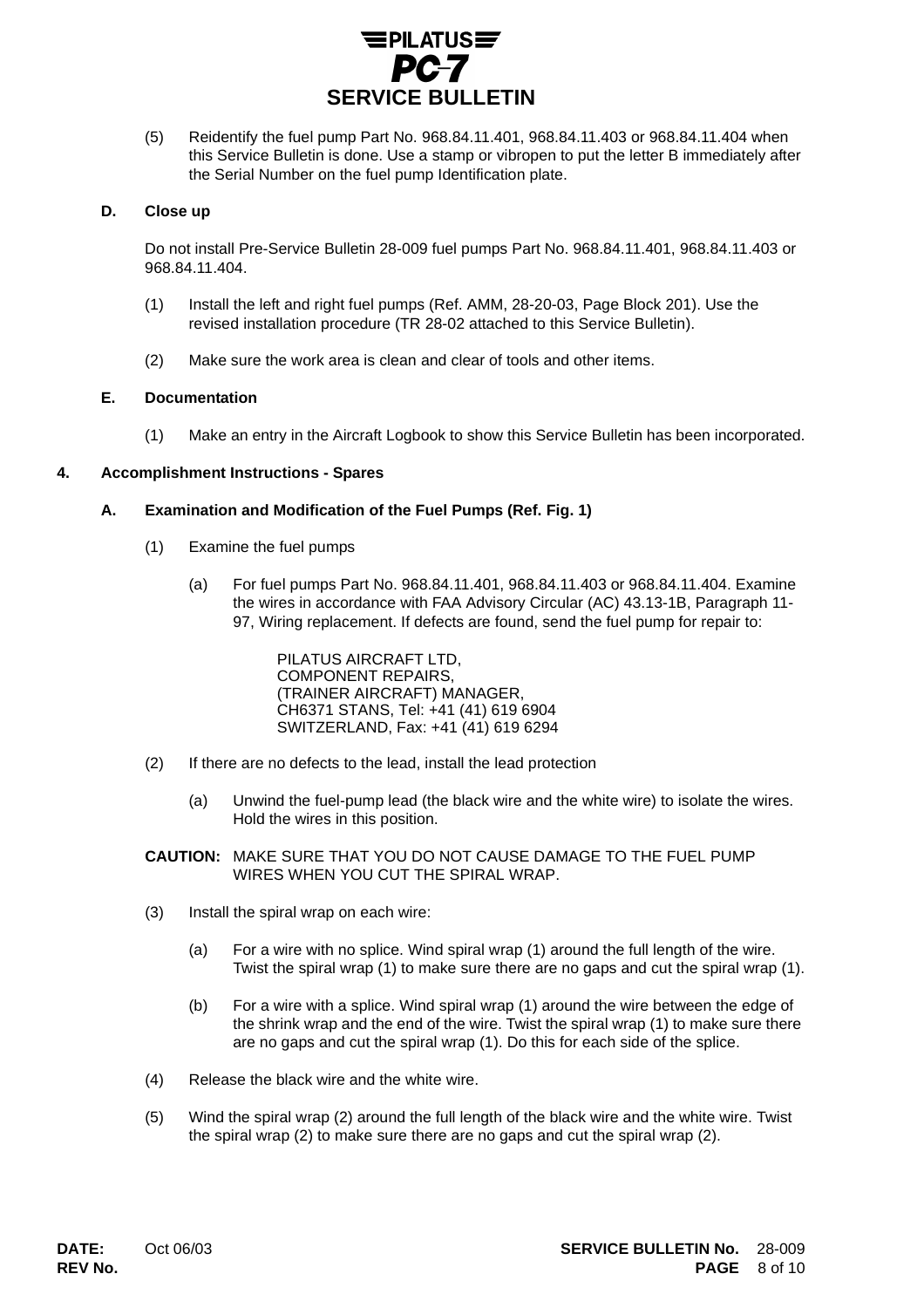

(6) Reidentify the fuel pump Part No. 968.84.11.401, 968.84.11.403 or 968.84.11.404 when this Service Bulletin is done. Use a stamp or vibropen to put the letter B immediately after the Serial Number on the fuel pump Identification plate.

# **B. Documentation**

(1) Make an entry in the spare parts inventory list that this modification has been incorporated.